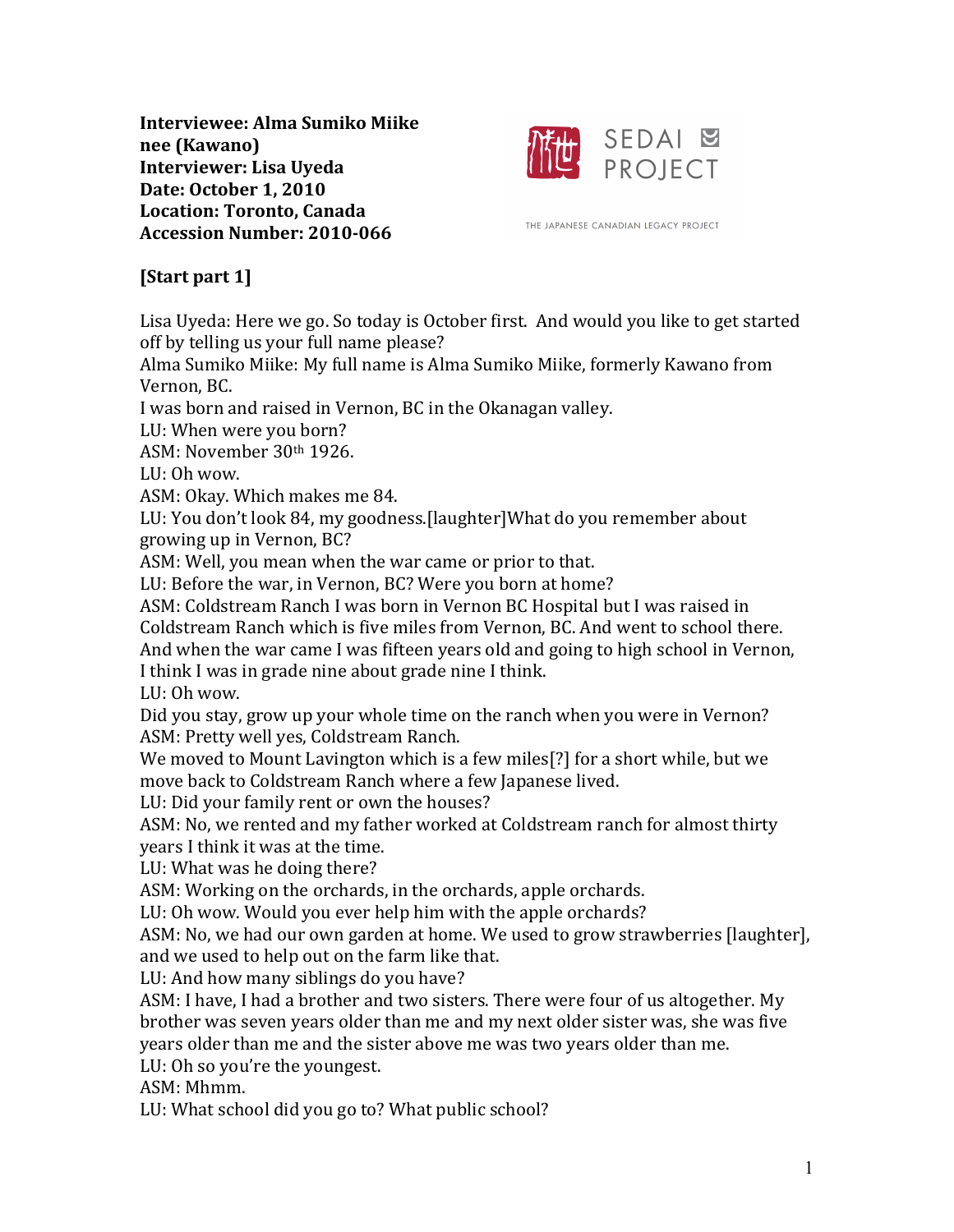ASM: Coldstream Public School and then to Vernon High School.

LU: Were there a lot of other Japanese students in the schools?

ASM: No, just a few, just a few of us, at Coldstream there was only about two other families actually: Esabu's and Hikichi's and then in Vernon well when high school came there were only a few of us and then when the war came a few people came from the ghost towns to finish high school.

LU: Oh, oh wow. So, what was it like when you heard the Pearl Harbour news, what was vour reaction to Pearl Harbour?

ASM: Well actually I guess I was quite shocked to think that Japanese were involved but other than that the people they didn't treat us any differently. You know so like my classmates we were still the same they didn't treat us any differently at the time. LU: When did everybody start coming to Vernon, BC?

ASM: Probably about 19 - well after they were relocated to the ghost towns it was about  $1943$  or so I suppose,  $42$  or  $43$ .

LU: I think  $'2$ .

ASM: 1942 they were sent to ghost towns weren't they. And then from there they came up to the Okanagan, a lot of people came.

LU: Where were they staying?

ASM: Well for example at Coldstream they had a bunkhouse for them, built a bunkhouse I think to house these-I remember one time a truckload of girls came in to help with the picking apples and they had built a bunkhouse for them. To stay there.

LU: Were the girls paid to help pick the apples?

ASM: Oh yes they were paid, not a lot but they were paid.

LU:  $Oh$  wow.

ASM: And during the war years because they needed help they let us when we were going to high school, they let us students leave school to go and help harvest the apples because it was the wartime and a lot of the men weren't there of course you see they were at war, we were at war so, so yeah we used to help.

[5 minutes]

LU: And did any, you mentioned that some of the people who were coming in would go to the high school with you?

ASM: Yes they did, a few of them came.

LU: So how busy were your classrooms?

ASM: Well normal high school where we went, say thirty to a classroom or something like that. It was a regular high school with different subjects you know. LU: So what was your reaction to seeing all these Japanese people start coming around?

ASM: Well it was nice because we hadn't had that many Japanese friends you see. So it was nice meeting them, and we made lifelong friends and I met my husband at that time. He came up and I must have been about seventeen when I met him first, you know. Yeah it was nice to meet all these people.

LU: What was the reaction of your friends from before, your non Japanese friends? ASM: Well, it didn't seem to bother them you know.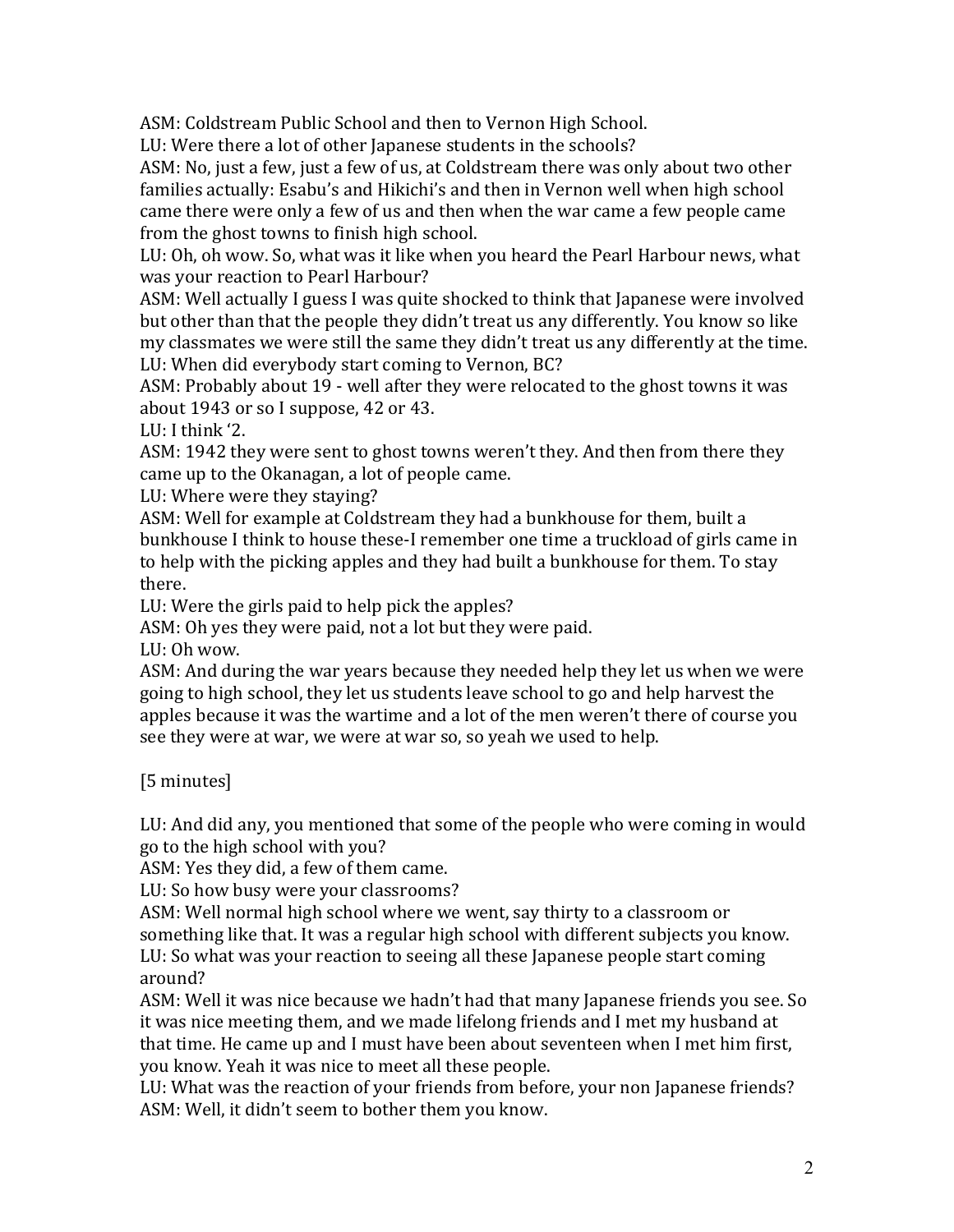LU: And how different was it for, you know, going out and buy groceries or trying to buy things because there were so many more people now in Vernon, BC was it harder to come across?

ASM: No, it was about the same I think, about the same. Cause Vernon it was a nice little town you know, regular small town. I don't know if you've ever been to small towns' but yeah I think they were glad to get the additional business you know. It was nice to meet these people, different people.

LU: Do you remember what their living conditions were like other than the bunkhouses were they staying anywhere else?

ASM: No, a lot of them were in bunkhouses, which were very sparse you know how bunkhouses would be, just a bed. And they had- I know when the girls came up they brought cooks with them, to cook for the girls. I think the girls enjoyed it too it was probably a different experience for them.

LU: It would be different.

And you would have most of your family meals at home?

ASM: Oh yes, we would always have our meals at home, yes.

LU: And what do you remember about your mother cooking family meals and would you help her?

ASM: Oh yes we helped cook, I used to help quite a bit. We just had basic rice and we had - because we didn't have a fridge at the time but we had a spring close by we used to keep our meats and things cold in the spring water. So we had to buy- we ate things more like baloney and bacon and stuff that you know. My father bought fresh meat on the weekend but we'd had to use it up within two or three days cause you know it doesn't keep even in the spring water. But we ate basically Okazu like sukiyaki style a lot.

LU: Oops, oh [fiddling with something off camera] I'm just gonna pause this, silly microphone. There [laughs] much better.

ASM: Okav.

LU: Okay here we go. How would you place the meat in the spring water, to keep it? ASM: Well we put it in a bucket like, you know inside a container and immersed it in water, the whole bucket that would try and keep it cool but it wouldn't keep that cold you know because it's almost- well it wouldn't keep that cold really. LU: Just cool.

ASM: At least we had that you know.

LU: Did you have underground storage as well?

ASM: Yes, just a cellar. My father built the cellars and we would keep our vegetables in in the winter, all winter.

LY: How big were the cellars?

ASM: Oh not that big but enough to hold like potatoes and apples and things like that for the winter so, you could go in there and walk in there. Maybe about four feet by three feet or something like that, just enough to move around in it.

LU: Oh wow. Somebody just told me the other day about cellars and I was like what do you mean they had a cellar, I never even knew.

[10 Minutes]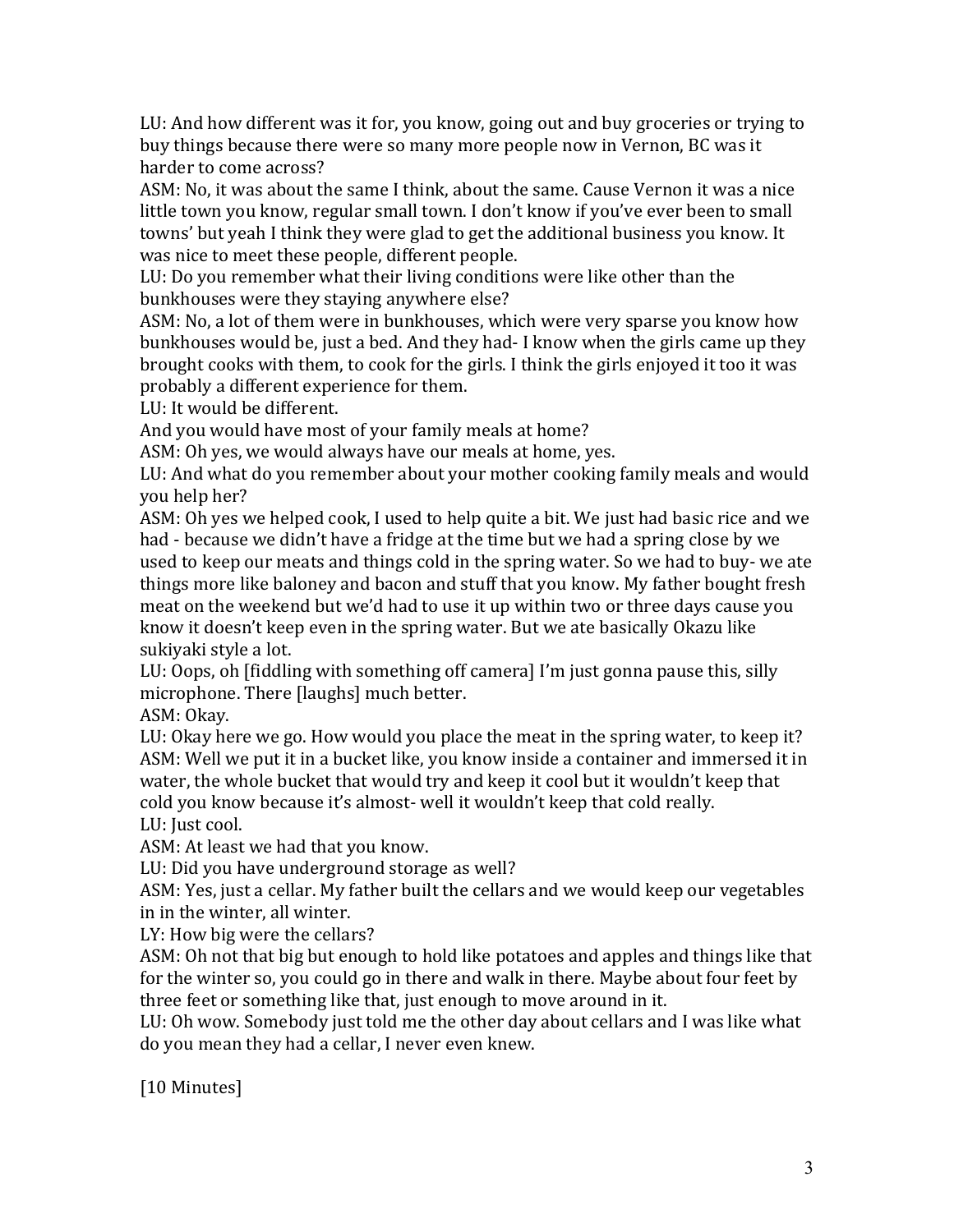ASM: Oh yeah I guess that yeah. Well you just dig a hole in the ground and build a sort of a-you'd have to put a frame over it and cover it with more soil. So it was a little thing sticking up in the ground with like a little hut, actually I should say almost like a wooden- little igloo made out of soil, similar, you know, something like that. LU: Yeah that's fascinating [Laughter].

What were some of your favorite meals that your mother would cook for you? ASM: I guess Sukiyaki, probably Sukiyaki.

LU: Did she have a special way of making it?

ASM: No, just basically with meat and vegetables the way we do today. And oh I like the Tsukemono, my dad used to like to make Tsukemono for the whole winter. And I especially like the way he did the cucumbers, you know you'd slice it small and then you put lots of salt on it and you'd pack it down and then drain it and pack it so that it would be really salty and really crispy and then you'd soak it later on and it'd be just crunchy cucumbers. That was my favorite, so I can still make that today sometimes you know when I have a bunch of cucumber.

LU: That's a nice treat.

ASM: Yeah, it's easy too cause you salt it then you drain it and do that about three times and then eventually – well now I just freeze it but in those days it used to keep in the winter cause it used to get quite cold. And you make barrels of Tsukemono for us vou know.

LU: Oh wow [Laughter]

ASM: That was in the Okanagan because you know like we did most of the things were kept outside, like Tsukemono had to be kept outside.

LU: What other foods did they make?

ASM: Well, we would eat fish basically the same as most people do but I think we ate quite a bit of baloney though because baloney keeps longer than regular meat. Baloney and bacon we ate a lot of bacon. And we used to have fish because my father used to go to a reservation, Indian reservation and get these carp you know the Koi, big carp. He used to trade - take potatoes or apples and he would trade that for the fish from this Indian reservation and bring it home and he would let the fish swim in the pond that we had – the pond that was built from the spring water that used to come up from the soil. So that's what we used to eat like. It was good, I liked the sashimi. Its different you know.

LU: Oh wow, how big was the pond?

ASM: Oh it was quite big. It was about the size of this room I guess maybe bigger even because it was a real spring that was coming up from the ground and then he sort of – well they made it so it would collect in this pond you see.

LU: Is that where you would gather water as well?

ASM: That's where we got our water, yes.

LU: Isn't that neat.

ASM: And we didn't have electricity in those days so we had coal oil lanterns- lamps. Coal oil lamps and then later on - I forget what you call them came in, they were a lot brighter but basically we grew up with coal oil lamps.

LU: How big was your house? What did your house look like?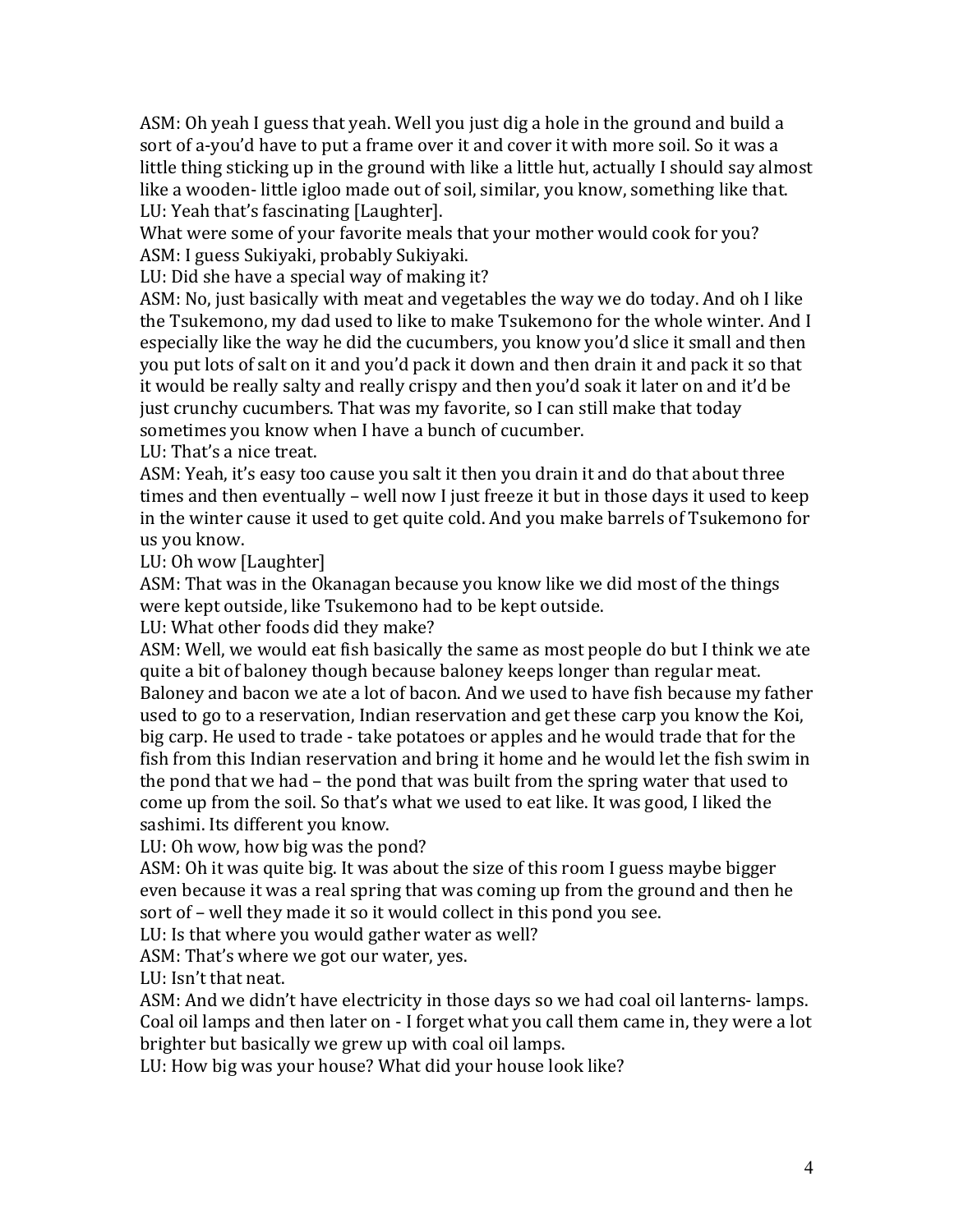ASM: It wasn't that big. It was two story and it had - it was one big room in the basement we didn't have it divided. Upstairs we had the bedrooms it was well I guess about the size of – maybe about the size of this square. Yeah two story. LU: And how many bedrooms?

ASM: Two bedrooms upstairs but it was just divided by – well yeah my dad had a petition in there he had a petition but not closed the petition.

LU: So all the kids on one side and the parents on the other?

ASM: And then later on he - there was a little house that was available that he brought and attached to our house so there was extra room there. But basically when we grew up yeah the kids would sleep in one room and the parents would sleep in the other room.

LU: Oh wow [laughs]. Did you have any other family chores around the house, you mentioned that you would help take care of the garden?

ASM: And cooking.

LU: And cooking, yes. Were there any other chores you had to do?

[15 Minutes]

ASM: Well, helped clean the house I guess. Yeah like, we had three sisters so one would wash the dishes, one would dry the dishes and one would sweep the floor, that seemed to be the routine. You know [chuckles].

LU: Did vou rotate?

ASM: Yeah we'd rotate and just sort of take turns yeah. It wasn't a fancy house, in those day you know they were anything but - nothing was fancy but it was - we were happy growing up there.

LU: What were some of your favorite childhood games to play?

ASM: Oh we used to play hopscotch and marbles. Basically I guess that's about it. Oh we used to go swimming a lot yeah. We used to walk for miles to friends who live down by the Kalamalka Lake and it was a nice swimming place so we used to go swim there in the summertime. We'd walk down there it was about five miles. LU: That's a long walk.

ASM: It is. But we'd stay at a friends place and then my dad would come and pick us up at night. You know because we had a car, an old Model T car. [Laughter] LU: I was going through some of my great grandparents belongings last night with my father and we found one of the big cranks for the Model T cars, for the front of the car.

ASM: Oh veah.

LU: We pulled it out and I was like what is this, I'm like don't tell me, is this a crank for the car. And he's like you're right, it is.

ASM: And they still had it eh?

LU: Yeah.

ASM: Wow.

LU: Yeah we still have it so I'm going to try to put it out on display this weekend. ASM: Isn't that something. Yeah, that's amazing.

LU: Did your father's car have the big crank in the front?

ASM: Yep, yep he had the crank.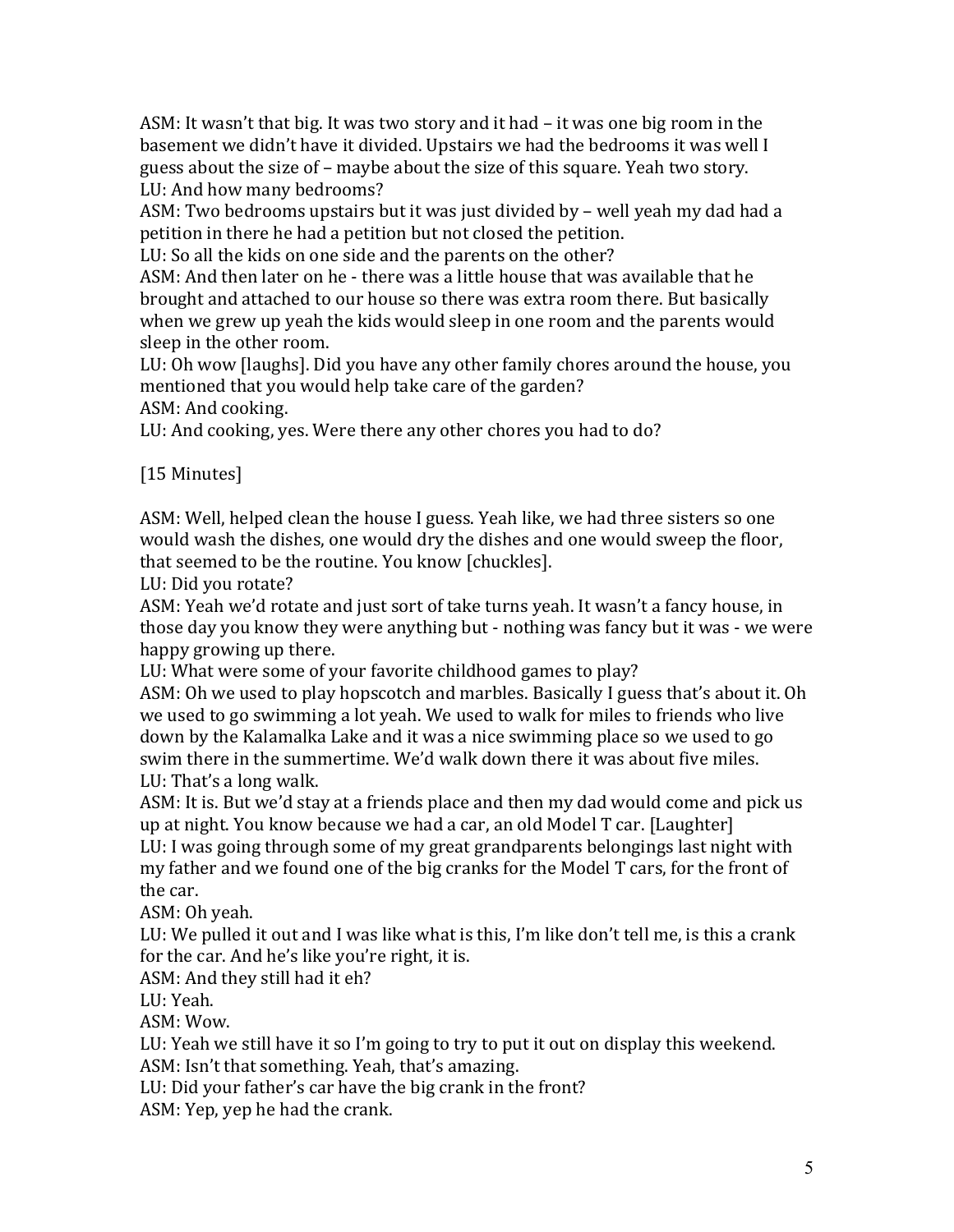LU: I find that really remarkable.

ASM: And the thing I looked forward to every Saturday – we used to go into town which was five miles away to do shopping and then when I got old enough I used to go to the movies with my sister, Grace. We used to – every Saturday – I don't know Nellie didn't care for movies at the time but I used to go with my sister Grace and we used to always go to the movies on Saturday and I'd look forward all week for that you know. Cause I remember when Shirley Temple movies were playing. You ever heard of Shirley Temple?

LU: Oh yeah.

ASM: Well I was young at that time too and we used to really look forward to seeing her movies and there was movies like Jeanette MacDonald, Nelson Eddy and people like that you know.

LU: You don't see movies like that anymore.

ASM: No, no.

LU:  $Oh$  wow.

ASM: But it was nice though, a nice place to grow up, very quiet.

LU: How much would it cost to go to the movies?

ASM: Oh I think ten cents that'd cost. I remember I think for a Matinée it was ten cents at night it might have been a bit more, I guess it would have been about twenty cents or so probably.

LU: Did they have popcorn or candy and soft drinks?

ASM: No, we didn't have those in those days. We didn't buy popcorn or candy in the movies, no.

LU: But they had them there?

ASM: Oh yes but I don't think they sold it in the movies at that time. I don't remember, no I don't think so. No, we just went to the movie.

LU: Would the movies be later on in the afternoon or in the evening.

ASM: We went in the evening ves, from seven to nine.

LU: So how would you get home after the movie?

ASM: Well, my dad used to wait for us.

LU: He would wait for you?

ASM: Well, my dad and mom we'd all go into town to do shopping and then my sister and I would sneak off to the movie or, you know, they'd know that we went to the movie and then they'd wait for us. And it was a ritual – and then these other friends – Hikichi's used to live there and every Saturday they used to come too and go shopping and then they used to meet and just chat until we came out of the movie. You know they would meet just to visit. But yeah that was our ritual on Saturdays. My dad – we'd go and shop, he'd buy the meat, fresh meat, things that we needed, flour and stuff like that you know.

LU: How about clothes or shoes, would you make a lot of those or would you buy them from the stores?

ASM: We bought them. I only had a pair at the time, a pair of shoes at a time and when it wore out I'd get another pair. And my mother would sew a bit but not that much but basically we would buy our clothes but not that many. We didn't have much in those days but nobody did, you know. You had one winter coat, one pair of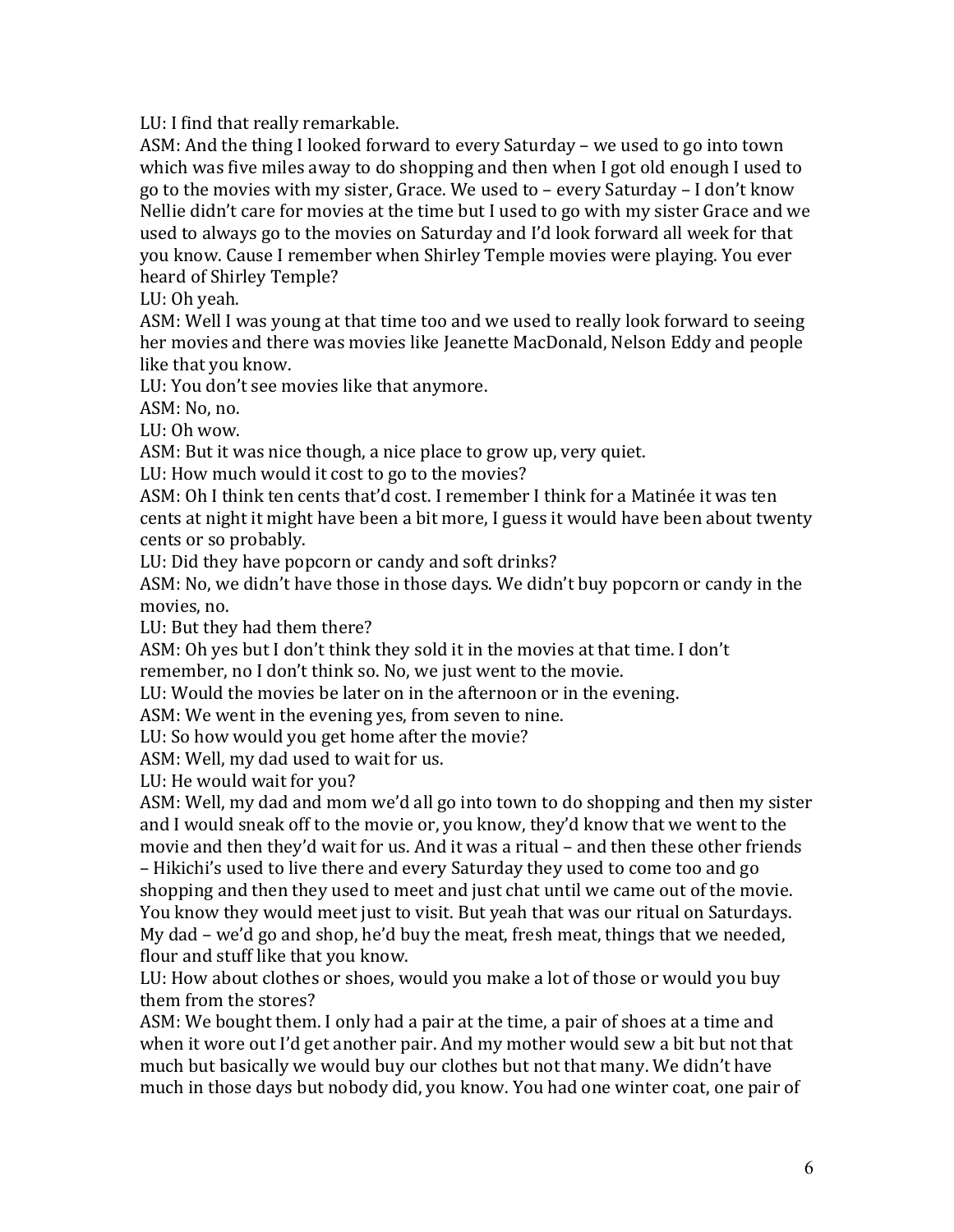shoes, one pair of boots and stuff like that. And when you wore out you'd get another one. [And we'd like to do it?] Kids are so spoiled today you know.

[20 Minutes]

LU: Oh I know. My sister has about five pairs of boots at home and they're all over the place.

ASM: I know. It's terrible.

LU: I only have one but- [Laughter]

ASM: Ones enough, you only need one at a time yeah.

LU: That's right. What about on Sunday's what would you do on Sundays? ASM: Sunday's we would usually visit. Like we would visit our friends Hikichi's - we had two good friends at that time Hikichi's and Esabu's. And they would visit us or we would visit them. Well sometimes we would just help in the garden you know. LU: Oh wow. And I guess your father would work every day of the week being on the farm?

ASM: Oh yes he did. Yeah I guess the only day he got off was Sunday I think, had Sunday off.

LU: And would your family ever go to church or were they religious at all.

ASM: Well just, no not religious but my parents were Buddhists and we used to go into town, into Vernon to go to the - they used to go church, when the minister came from another town. See the minister was basically in Kelowna, the Buddhist, oh he wasn't the Buddhist minister – oh we didn't have a Buddhist minister at that time not when I was growing up no.

 $LI:Oh.$ 

ASM: But when they did have ministers come by we would go to I think the Japanese community hall they had it.

LU: Oh, they had a Japanese community hall? Oh, in Vernon?

ASM: In Vernon, yes.

LU: Was this built before the war or after the war?

ASM: Before the war yes. The Japanese farmers in Vernon – well there was quite a few more people in Vernon, they built the Japanese community hall. That's where a lot of the functions were, like Christmas, New years we'd go there for celebration. LU: How many people would come to the Japanese hall?

ASM: Oh Mostly people in the vicinity. There may have been about a dozen people that lived in Vernon, more than a dozen I think maybe – families.  $LI\cdot Oh$  wow.

ASM: And the whole community would meet there. It was nice.

LU: Would they only meet on special occasions? Or every week?

ASM: Generally on special occasions. Oh and then they'd try having – teaching Japanese school at that community hall when I was quite young but we didn't go regularly because we were too far away you know like my dad would have to take us there. So we didn't go regularly.

LU: And when you're at home did your parents learn English or did they mostly speak Japanese?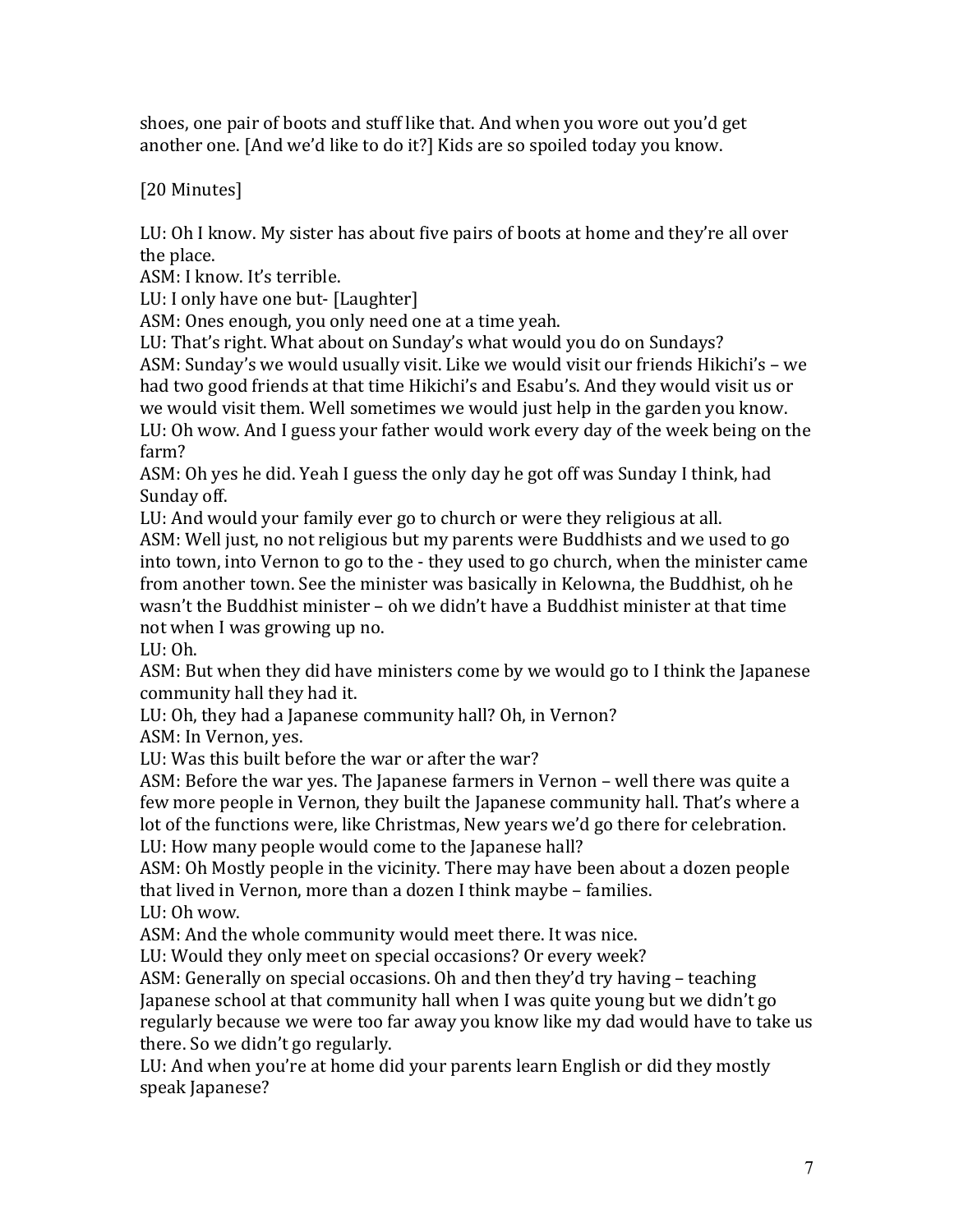ASM: They spoke but mostly Japanese, but my father taught himself English so he could read the newspaper. He was amazing you know. And then so he became naturalized also in 1907 or something when nobody, no other Japanese were naturalized, I don't know why. And then also later on he tried to teach himself French, and he kept a French diary. I didn't even – I didn't even learn French but he was amazing. But he learned to  $-$  he taught himself English and was able to read the newspaper and converse enough in English.

LU: Did anyone help him or how did he?

ASM: No, he just picked it up on his own I think.

LU: Wow. And when did he come from Japan?

ASM: Oh he came 19 – see that book there that gives his story [points off camera], that blue book there. [Lisa hands Alma a book] Or that piece of paper that you moved aside I think that gives his story too, that was the write up that they took it from. [Alma flips through the book] Oh here it is, yeah. See this is my father and mother [shows the book to Lisa, it is out of frame].

LU: Oh this one here?

ASM: This is my father and mother and my brother Melvin.

LU:  $Oh$  wow.

ASM: See this is a book that was made for the people in the Okanagan in 1994. But there's bits and pieces. See this was used to advertise and that me in that little one there.

LU: Oh my goodness.

ASM: See Coldstream.

[25 Minutes]

ASM: Okay my dad it says born in Hiroshima, Japan. And 1896 went to Hawaii where he worked in the sawmills for about four years. He immigrated to Canada in 1900 and worked for a time fishing boats along the BC coast and then proceeded inland working various jobs including CP Railway between [Sigmund Rails? ], East Kelowna Orchards and the [unclear] irrigation district. Became naturalized citizen while living [unclear] in 1907.

LU: Wow. That's really neat. What was this one for again?

ASM: This book was published by – it's the Kelowna – it's the Okanagan in the 19 – Historical sketch of Central Okanagan Japanese Canadian families and that was in 1994.

LU: Wow.

ASM: So that's our Model T car.

LU: Oh isn't that neat.

ASM: During the war – yeah, during the war years it was nice to meet all these people. The only thing at the time, when I was young, I felt we were – it was when I turned 16 I go to the RCMP and register and had my fingerprints taken and have a picture. Did you hear of anyone having to do that?

LU: Yeah but they didn't really talk about it. No.

ASM: No, it was just something that we did you know that was different and if we wanted to go anywhere like when  $-$  from a few years in I went to Montreal because I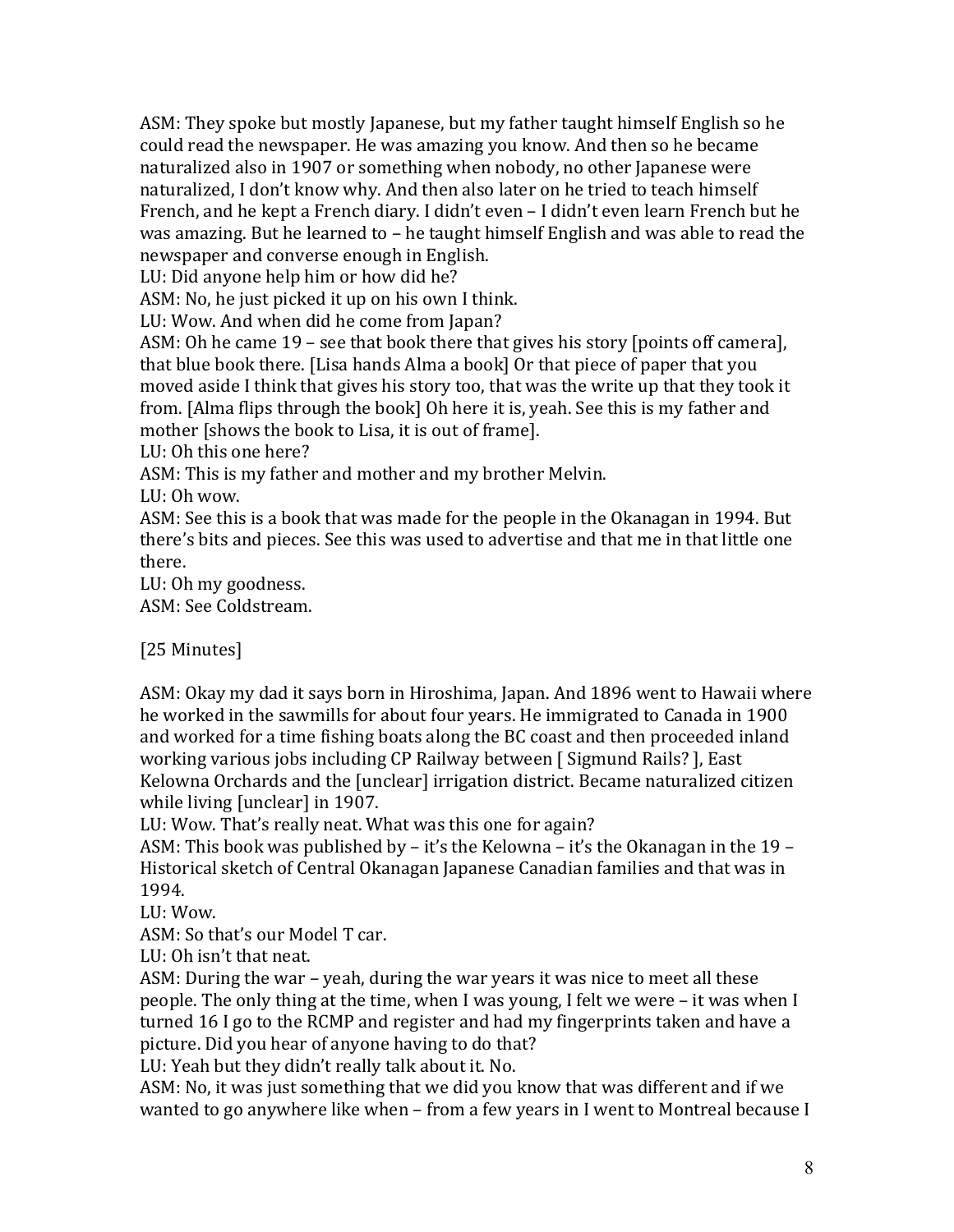couldn't get a decent job in Vernon except domestic you know. And then we had to get permission to travel. That was the only restriction I found at the time other than that we were treated well you know by friends and by the RCMP and everyone. LU: Who would you have to receive permission from, go to the RCMP office?

ASM: Yes, I don't know, I guess they wanted to know where we were travelling. It was sort of considered enemy aliens at the time, you probably heard that eh. You know isn't that silly, but anyways that's what we went through. But other than that we weren't treated badly I don't think.

LU: When you went to get your card made was there a long lineup?

ASM: No no, no there wasn't. I've got a copy – I'll show you mine after.

LU: Well, we can look after okay.

ASM: No there wasn't. It was cause- it's just when you turn when you turn 16, prior to that everyone who was older probably had their picture and fingerprints taken. But when we turned  $16 - I$  didn't – so when I turned  $16$  I remember having to do that.

LU: And did you have to go get your picture taken first and bring the photograph in. ASM: I think we had to supply our own picture at the time, if I remember.

LU: Oh wow, that's kind of silly. [Laughter] And what about your mother, did she come – was she married first and then came over with your father.

ASM: No, he called her over and she came over after and they got married in Victoria. You know they had what you call picture brides. But they had known - the family had known each other in Hiroshima before. But its still- when she grew up it was arranged, that's how it was.

LU: So is that where your father's family and I guess your mother's family is from, is Hiroshima?

ASM: Yes they are both from Hiroshima, on my side of the family yeah.

LU: Were your parents families' farmers or?

ASM: Yes.

LU: Do you know what kind of farming they would do.

ASM: Well they worked in the apple orchards, we did apple orchards.

LU: Oh in Japan?

ASM: Oh in japan. My mother said her father was a carpenter. Her father was a carpenter I remember her saying.

LU: Did she come from a big family?

ASM: Quite a few but I don't know exactly how many there were in the family. LU: Was she maybe one of the younger siblings or older siblings.

ASM: Older, one of the older. So, years later I forget how many years ago. Year was 1980 sometime – when my husband and I went to Japan we saw her younger sister. Met one of her younger sisters in Hiroshima, yes. She had a store at the time you

know a little grocery store.

LU: Oh isn't that neat.

[30 Minutes]

LU: Hmm, just seeing if the mic is picking up sound.

ASM: Oh you can shut that window.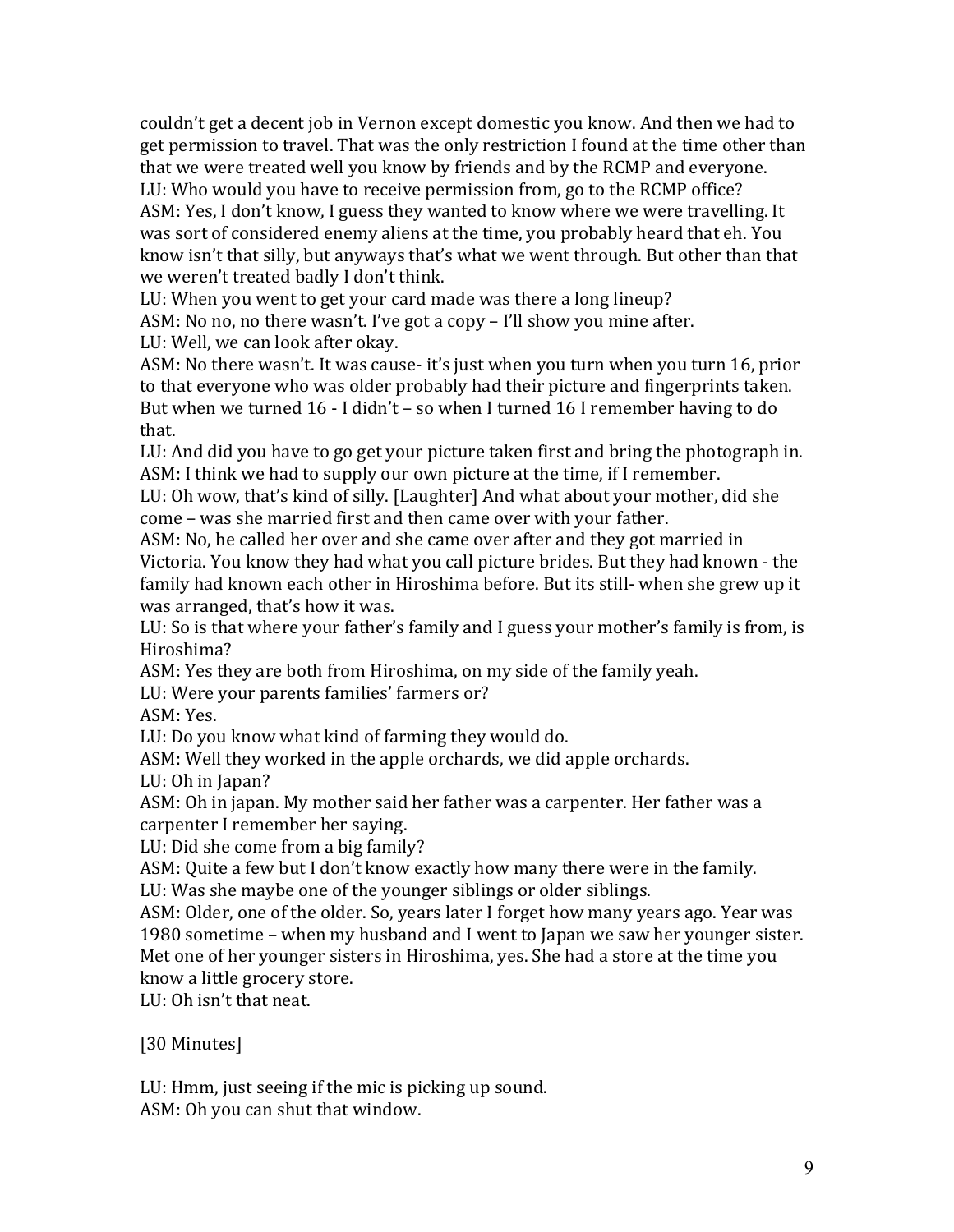#### LU: Oh okay.

ASM: Shut the window.

LU: Close it there. [Sound of window closing in the background] Wonderful. ASM: And you know like we didn't have to relocate but then at the time of the war when the war broke out my brother was in – my brother was twenty two and he was working a wood slabber. Well he was not allowed to go home, whereas a lot of people had to go elsewhere ehh, you know like my husband he had to go to roadcamp and – but my brother was able to come back to Vernon because we were there and then my sister had just gotten married to a fellow from Ganges Salt Spring Island and the month before she had got married  $-$  so she, they had to leave their home and go to Hastings park and then they went on to sugar beets in Alberta because you know as a family you could go to sugar beet. She didn't realize how hard the work would be there. I guess you've heard the stories of people at sugar beet.

LU: I've heard a little. Does she ever talk to you about the sugar beets? ASM: They say it was very back breaking, oh it's horrible. Well my husband's family also went to sugar beets after, during the war. And they say it's the hardest life you know because the sugar beets would be so heavy and they'd harvest that and it was so cold and everything. And they'd be back breaking and oh it was so terrible, so my sister could only take it one year. I know Seb's Family they did it for a few years but my sister couldn't take it, so they went to work on a dairy farm for a while in Alberta after that. And then as soon as they could they went on to Montreal. LU: And did they stay in Montreal?

ASM: Yes, then they lived in Montreal for, oh, years after. And he was a photographer so he had photo studios eventually, he had two photo studios in Montreal. And then eventually because of the political situation in Quebec they moved back to Vancouver. And they're still there today, but they're both in very frail health because well my brother in law is 90 and my sister is 88 going on 89 and they're both in very poor health but they're still living, they're still living.

LU: Long lives though. That's what I've noticed, Japanese people live a very long time.

ASM: Some of them do yes, some too long you know. [Laughter] But you know. It's too bad that a lot of Japanese lost their properties and personal effects, you know valuable things. But in the long run for a lot of us it was a blessing in disguise because otherwise I'd be stuck in Vernon, I don't know, you know. And anyway most of us have come east and been able to pursue our hobbies or vocations that we wanted and have become quite successful out here. So, do you find most people have done better by moving out east?

LU: That's what most people say, is that they've had a better life after moving out east, they really had. But then some people say too that they probably would have moved out east regardless of whether they were forced to or not so, because they were interested in learning about Toronto and Ontario. So they would have tried to come out here but- Maybe their reaction would have been different and they would have went back home, you never know.

ASM: Yes that's right. Well I think the reason like I came too is because by the time we made some good friends when the people came through and when they all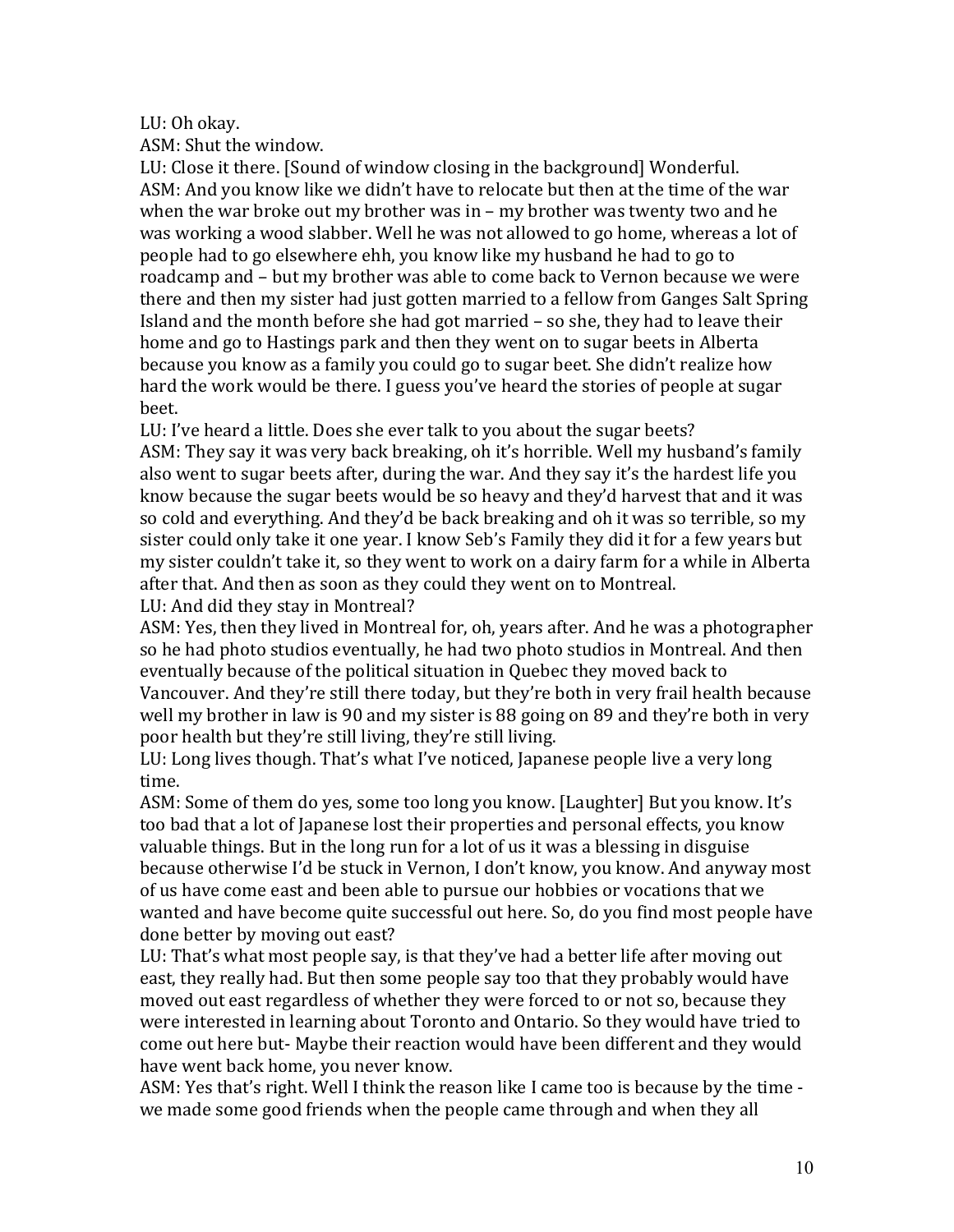started moving out east, you know I didn't want to stay behind. Not only that I'd only do domestic work but you know I felt that I wanted to come out east too and so I lived with my sister in Montreal. And then my other sister, she and her husband moved to Toronto and then later on my husband and  $I$  – well my [boyf-]. I'd gone out with Seb in Vernon briefly but not that long but then after years when I was in Montreal and he was in Leamington, we got together again and got married. LU: Did you stay in contact when you had left Vernon to go to Montreal? ASM: No, just briefly. Not right through. We sort of went our own ways and had our own boyfriend, girlfriends you know. In between and then we got together again.

# [35 Minutes]

LU: So when did you get married?

ASM: 1952 so we've been married now more than 58 years, about 58 years. That's a long time.

LU: It is a long time.

ASM: Are your parents still living?

LU: Yes, yes and my grandparents are still living.

ASM: Oh how old are they?

LU: My liichan is early 80's I think, maybe 82.

ASM: We'll have to ask Seb if that's him after.

LU: Well have to ask and see. And then my grandmother is a few years younger, so she's still in her 70's.

ASM: oh wow, your grandparents are younger than we are.

LU: Yeah [Laughter]

ASM: Well your parents will still be young then.

LU: Yes, my father is only 47. Yes, so he's young

ASM: And where did they – Is he Japanese, he's Japanese of course.

LU: Yes, he's Japanese.

ASM: Oh yes that's right. Now, Mike was your uncle?

LU: Yes.

ASM: Oh we know Mike. How's Alice?

LU: She's good, she's been keeping together. We haven't had too much

communication with her lately. We've been so busy and she's been trying to resettle. ASM: Oh where is she? Did she move somewhere?

LU: No, she's just trying to get everything back in order again.

 $ASM: Does$  she still live in a house?

LU: I think so, Yeah. As far as I know.

ASM: Good for her. Yeah we knew Mike and Alice. And your father is which one?

LU: Mark. Yeah, it's Tosh's son. So Tosh and Mike were brothers

ASM: Oh okay.

LU: And Tosh is my lichaan.

ASM: Oh okay, yeah. And where are they now?

LU: They are still here in Toronto, they live by Bloor Street. And they're always around, they're you know.

ASM: Do they still live in a house?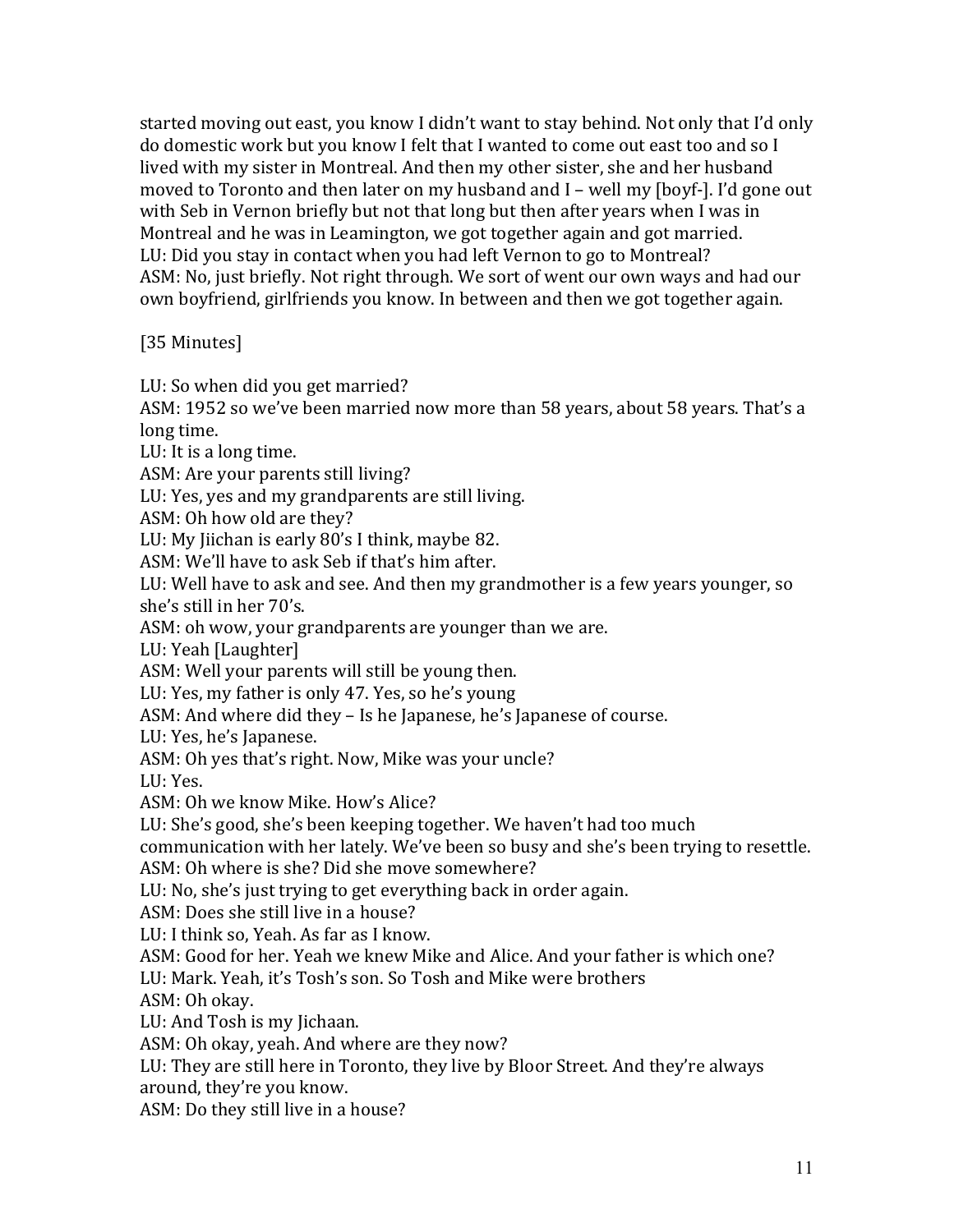# LU: Uh huh.

ASM: Yeah, were debating what to do about - you know we figure we're going to live here as long as we can I think. Because you know my husband likes to putter around and he said we had our name in Momiji for years because Jerry used to work there. And she said you better put your name in and cause the waiting list at that time,  $8$ years – it's beyond 8 years since we put our name in but were just not ready to go yet even. But at least if we had to go I guess at least our names are in there, although we'd still have to wait. But my husband doesn't want to go there, he says ah there's nothing for him to do. The women seem to like it but the men don't.

LU: Yeah, yes. Well because everybody's there, you can socialize and get together with everyone. Momiji is really beautiful, I love going there.

ASM: Do you know Sandy Miike?

LU: No.

ASM: She's Chairman of the board there now.

LU: Ah, okay. No I haven't met everyone there yet.

ASM: She's our niece too.

LU $\cdot$  Oh is she?

ASM: We have so many relatives.

LU: You do. [Laughter]

ASM: And at one time, Seb's brother and two sisters were at Momiji. But they've all gone now, you know passed away.

LU: So does Seb come from a family of four?

ASM: Family of eight.

LU: Eight, wow.

ASM: He had a sister in Japan and he had two brother and the rest were sisters, here. He's the youngest and he's the only one left now.

LU: Oh wow. How come the sister in Japan, was in Japan?

ASM: Well you know way back then, the Japanese often left one there to be educated in Japan. I guess thinking they'd go back to Japan. And she was left in Japan to be educated and then she never did come here to live but years later we all tipped in for her to come and visit us. So she'd been here to visit us about three times through the years, well she's since passed on too but she was left there to be educated. But she had a hard life there too, because apparently her step father or something wasn't very nice you know and then she was married to an alcoholic at one time. She had a hard life over there but then eventually she - when she was alone. And she's a very religious person, you know she had a good life after. Yeah we visited her there about three times

LU: Oh wow. What was your first trip to Japan like and when was it?

ASM: I think our first trip was about thirty years ago. So how many – what would that be? 1980, yeah about 1980 we went for our first time. And as a matter of fact we stayed with Jerry Housage- George and Jerry at the time. You know I mean, we went there and they happened to be there so we visited them one night like stayed there the one night. That was our first trip, oh we loved it. Went to Tokyo and then our second trip I think we went to Hiroshima, visit Hiroshima.

[40 Minutes]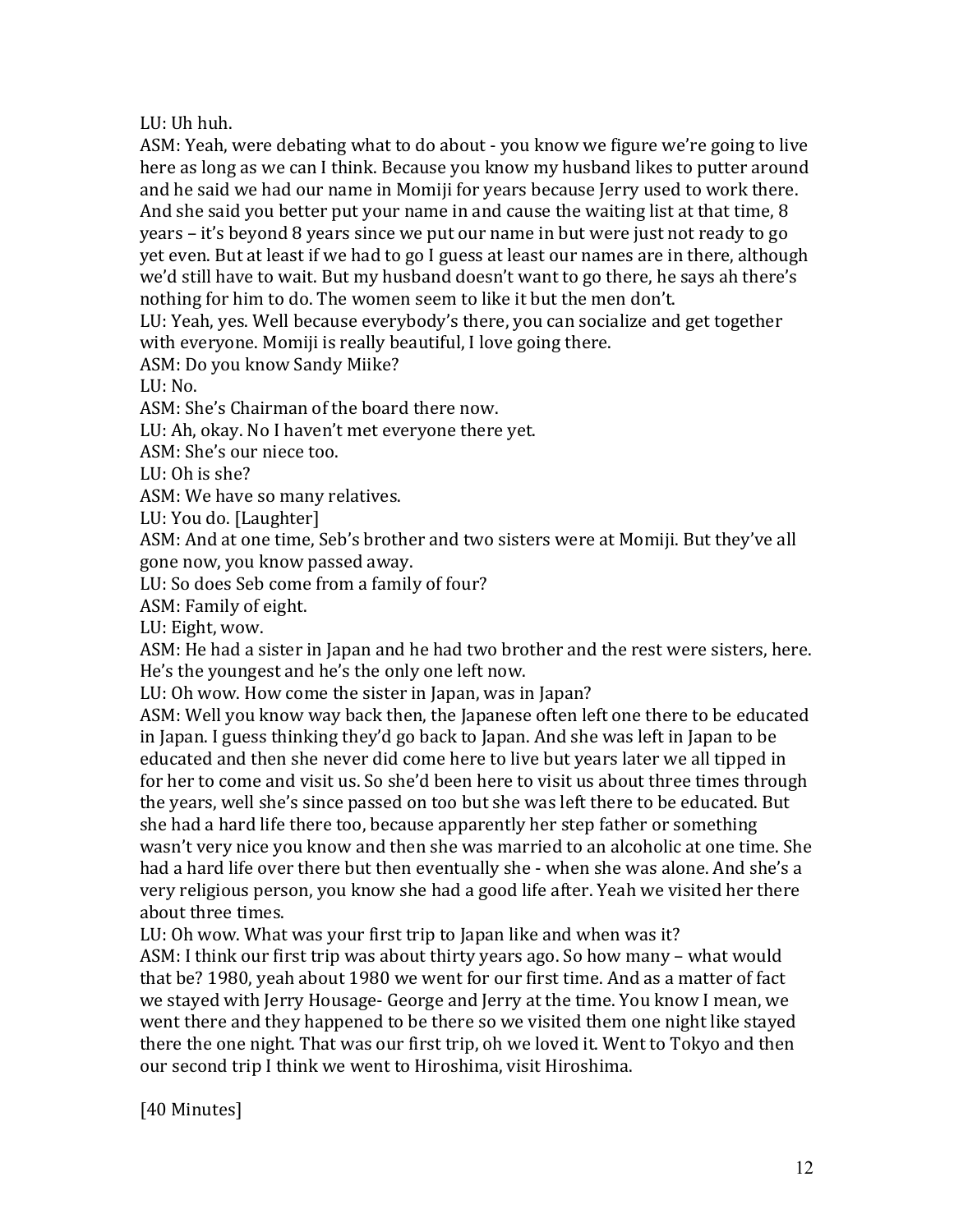LU: Oh wow.

ASM: Have you been to Japan? Oh it's a beautiful – you'll have to go – It's a beautiful place but overcrowded, oh my god. You go in  $-$  Tokyo – if you go to a department store when it opens you should see they're all lined up to greet you, it's something to see.

LU: Really?

ASM: Yeah, they're all  $-$  it's so neat. You walk in the door and all the sales people are lined up to greet you – you walk through. It's something to see you know, it's beautiful veah.

LU: Oh wow. What was it like going to Japan? Were you able to communicate with anybody there?

ASM: Not really, see we don't – at least I don't speak Japanese. You see, speak a little bit and they come back and they expect you to know everything. Our Japanese – so limited we got better by just not – pretending we didn't know anything. But we managed because – uh how did we manage now? Well sometimes we'd go with his sister shopping but we managed somehow you know, yeah.

LU: Yeah.

ASM: I think some of them spoke English at the time over there too, they were starting to speak English.

LU: So when you were growing up at home, would you speak Japanese to your parents or English?

ASM: Yes surprisingly we did, in our broken Japanese. But yes I could speak Japanese to them. And even in Hiroshima – when I went to Hiroshima, ves I could understand what they were saying but I went – when we went to Kumamoto, their dialect is so different I couldn't understand what they were saying. Isn't that funny, different dialects.

LU: Yeah.

ASM: But Hiroshima, it was just like my parents talking. So one time we were in a cab, and we were going and this cab driver was talking to my I think  $-$  she was talking to somebody and so we weren't even there my husband and I weren't even there but I could understand what they were saying. You know.

LU: Isn't that funny.

ASM: Yeah, it was so funny. They were talking about us, saying "aren't they funny that they don't speak Japanese" or something like that you know, in Japanese. LU: [Laughter] Oh wow.

ASM: It was quite an experience.

LU: And does Seb speak Japanese or understand a little bit?

ASM: Oh yes he can speak Japanese quite well, actually.

LU: And where was his family from?

ASM: From Marpole.

LU: Marpole, oh.

ASM: Oh and originally from Kumamoto. His parents were from Kumamoto.

LU: So, could he understand the Kumamoto dialect when you went?

ASM: No, he had trouble understanding them too because they had a strange, they have a strange accent or dialect.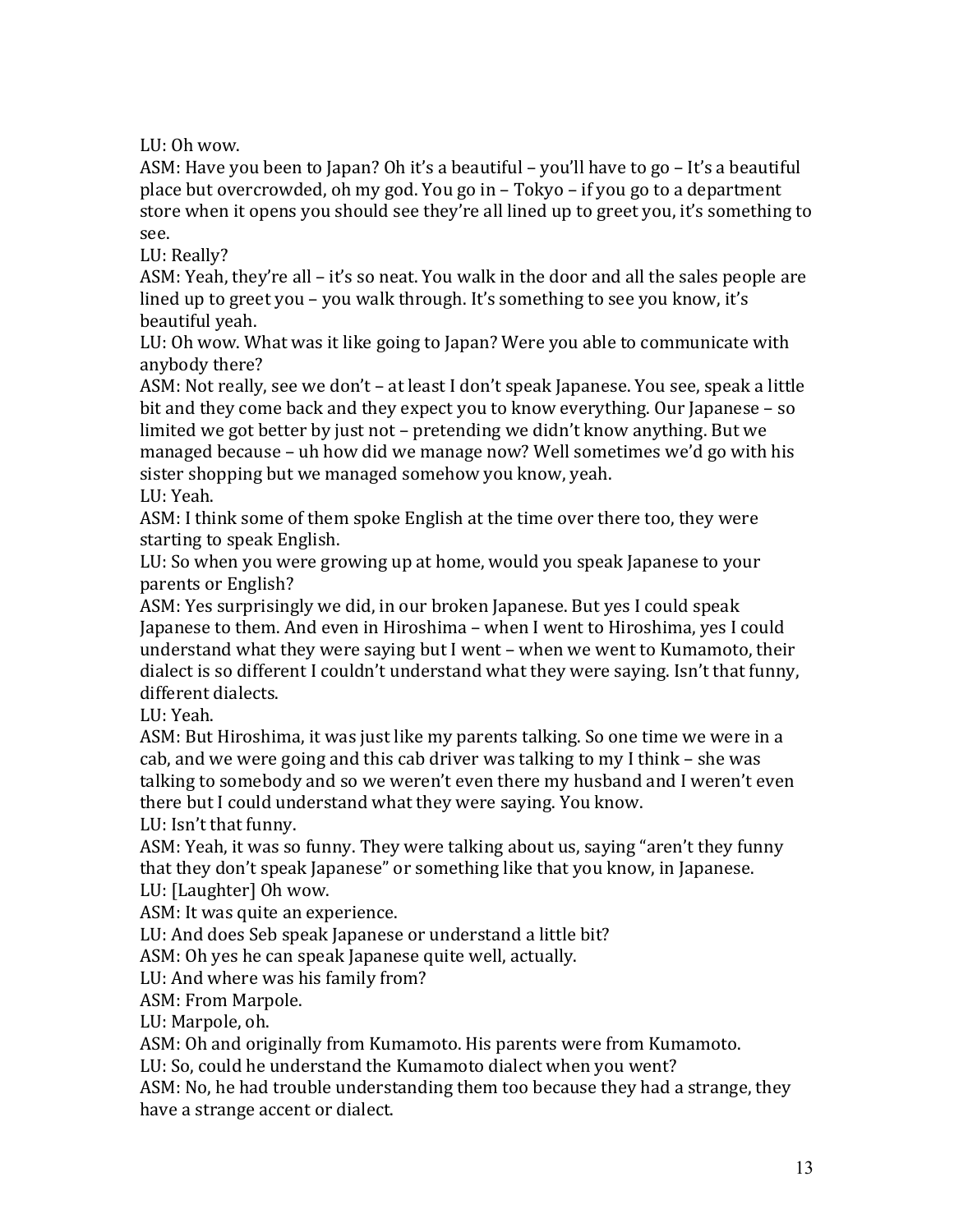LU: Oh wow. I find it so fascinating that even though everybody is speaking Japanese you might not be able to understand one another.

ASM: That's right, yeah. I have trouble understanding a lot of Japanese even here. You know because my - it's limited, my Japanese is so limited.

LU: I don't speak any, no. Our grandparents don't speak, speak any either.

ASM: No, they wouldn't. Because they're our generation eh. Isn't that funny. And Linda and Vern they don't speak any Japanese, they're our children you know.

LU: [Laughter] Oh wow. So when you moved to Montreal to go live with your sister, did vour parents stay in Vernon?

ASM: Oh yes, they stayed there.

LU: Oh, did they eventually move out east or did they stay there for the rest of their lives.

ASM: No. They eventually, they did at one point moved to Montreal briefly. But they moved back to the Okanagan, they just went there for a while.

LU: And when did they pass away?

ASM: Well my father passed away in  $-$  It's a good thing I got these notes here. He passed away in 1967 and then mum moved to Kelowna in '71 and passed away in 1982.

LU: Oh wow.

ASM: My father was eighty I think the time he passed away and my mother was eighty three, I remember that much. And then my brother passed away when he was only sixty three.

LU: Oh. That's so young.

[45 Minutes]

ASM: That was young, he died of an aneurism in his aorta.

 $LI:Oh.$ 

ASM: An aneurism if it bursts, that's it.

LU: Oh wow. And do you know when your parents got married and or when your had mother come over?

ASM: Yeah, it says: In 1917, about 1917 Dad - Mr. Kawano married Hatsuyo Tanaka who was from Hiroshima too. And they moved to Coldstream Ranch near Vernon in 1918 and remained and employed in there for then next thirty years while at Coldstream Ranch. Coldstream Ranch, yeah.

LU: Oh wow. [Laughter] And where did you work? So, you came out to Montreal and lived with your sister and what were you doing then?

ASM: Well then, I got a job in a place called Canadian Consolidation Agencies which was a wholesaler for cosmetics. And then while there I met a man who was a bookkeeper, he told me "oh you should go work for the government" because apparently he used to work at the government, at one time. And so I tried out for the Government, Federal Government for air services and I got a job there. And I worked there until I got married in 1952. I was only there a few years though, I think I moved out in about 1948 or something to Montreal. So I worked basically from '49 to '52 for these air services at the airport, they moved you to the airport. That was a nice job and then – so when I came to Toronto – I had to leave because my mother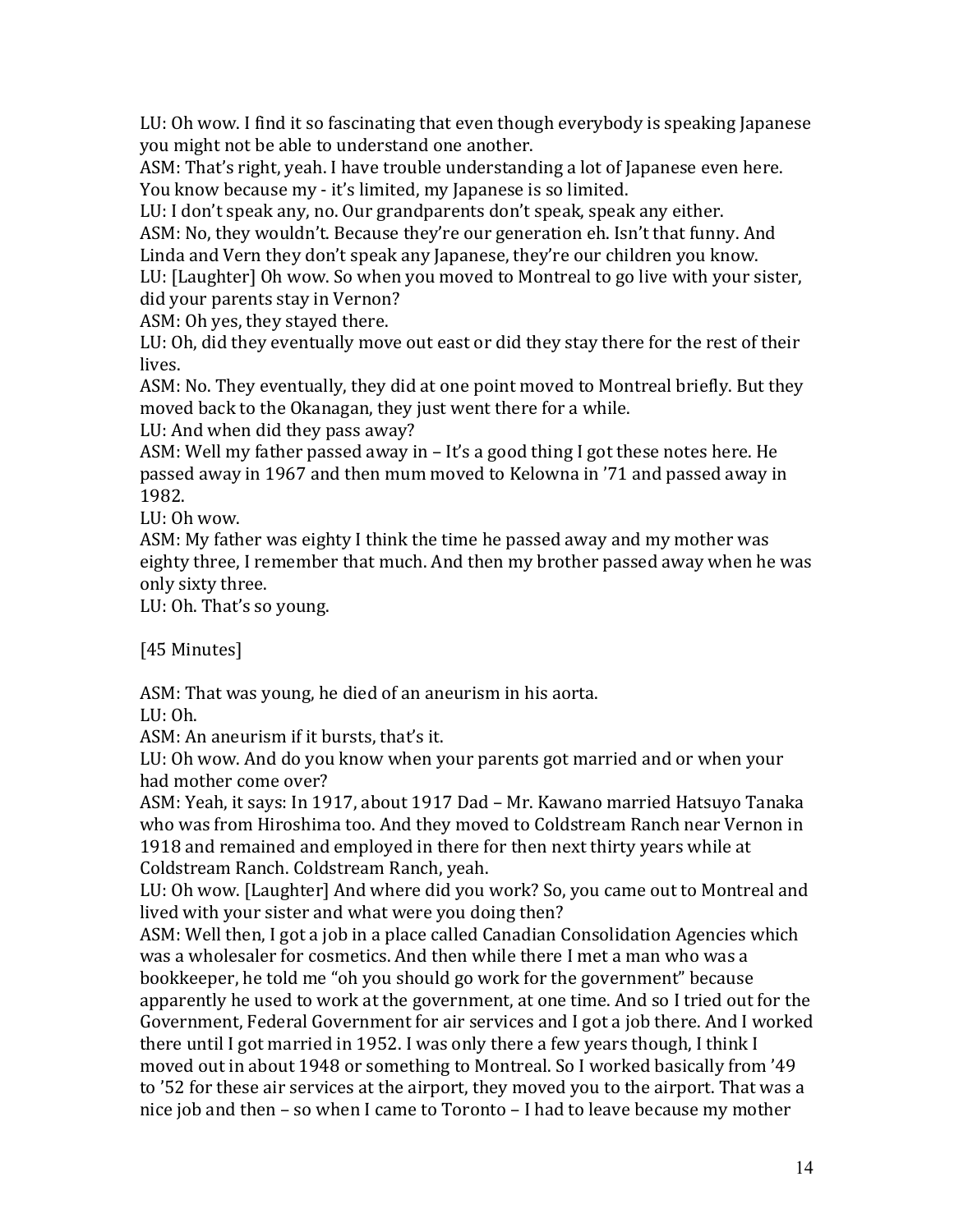was very sick at the time. So I – she had to have an operation, and so I left before I was getting married. I was engaged at the time and getting married the following year '52 but I left Montreal to go home and look after my mother who had this ulcer, three quarters of her stomach removed. So, I went home and looked after her and then when she got better we came to Toronto and I got married in 1952. But, what was I going to say now?

LU: Where you were working.

ASM: Oh yeah. So I had to quit that job then. So when after I married, I thought I'd try somewhere else, so I tried and got a job at a place modelling shoe. I didn't like it, you know I didn't like the job because I was all by myself. And so I quit that before I got really started which was a good thing and I got a job back with the air services, the government department of transport. And this time with air regulations, where they investigate aircraft accidents. You know when there's an aircraft accident they have to go and investigate, that was quite interesting. So I worked there until I got pregnant with Linda and at the time, that time we couldn't continue working if we were pregnant. You wouldn't believe that was in 1963. Yeah, we couldn't get maternity leave or anything. We just had to quit. So I quit working in 1963 or prior to 1963 and then after I was able to work again I went to work for the city of Etobicoke which is just over here and I had a nice job there, just across the highway there is the city of Etobicoke. And that's where I worked until I retired in 1991. LU: Oh wow. [Laughter]

ASM: So, it was a good place to work. It's good to work for, you get a good pension you know.

LU: And what was it like when you left Vernon to go to Montreal and then to come to Toronto? You know what was the reaction of the people around here, were they okay with Japanese people coming and working?

ASM: Oh yeah, they were. That's the nice part of it, I don't think anybody's met any discrimination out here or at least I didn't. They were very nice, people were very nice. And you know, you weren't discriminated against for getting jobs or anything. And most of us were quite happy I think.

LU: Oh wow.

ASM: People have been very nice you know, friends have been – Hakujin people have been very nice to us.

LU: What about Seb? You mentioned that he was in the road camps.

ASM: Yeah he went, well he was 17 at the time because he was 2 year older than me when the war broke out. And then the young men had to go to road camps if you were a certain age and so his two older brothers were going to road camps so he went with them. I think he just turned  $-$  he was just old enough to go, he didn't want to be left behind I don't think. Cause the mothers and the wives now had to go – they went to ghost towns eh, they went to Slocan. But he went to road camp with his brothers.

[50 Minutes]

LU: That's right.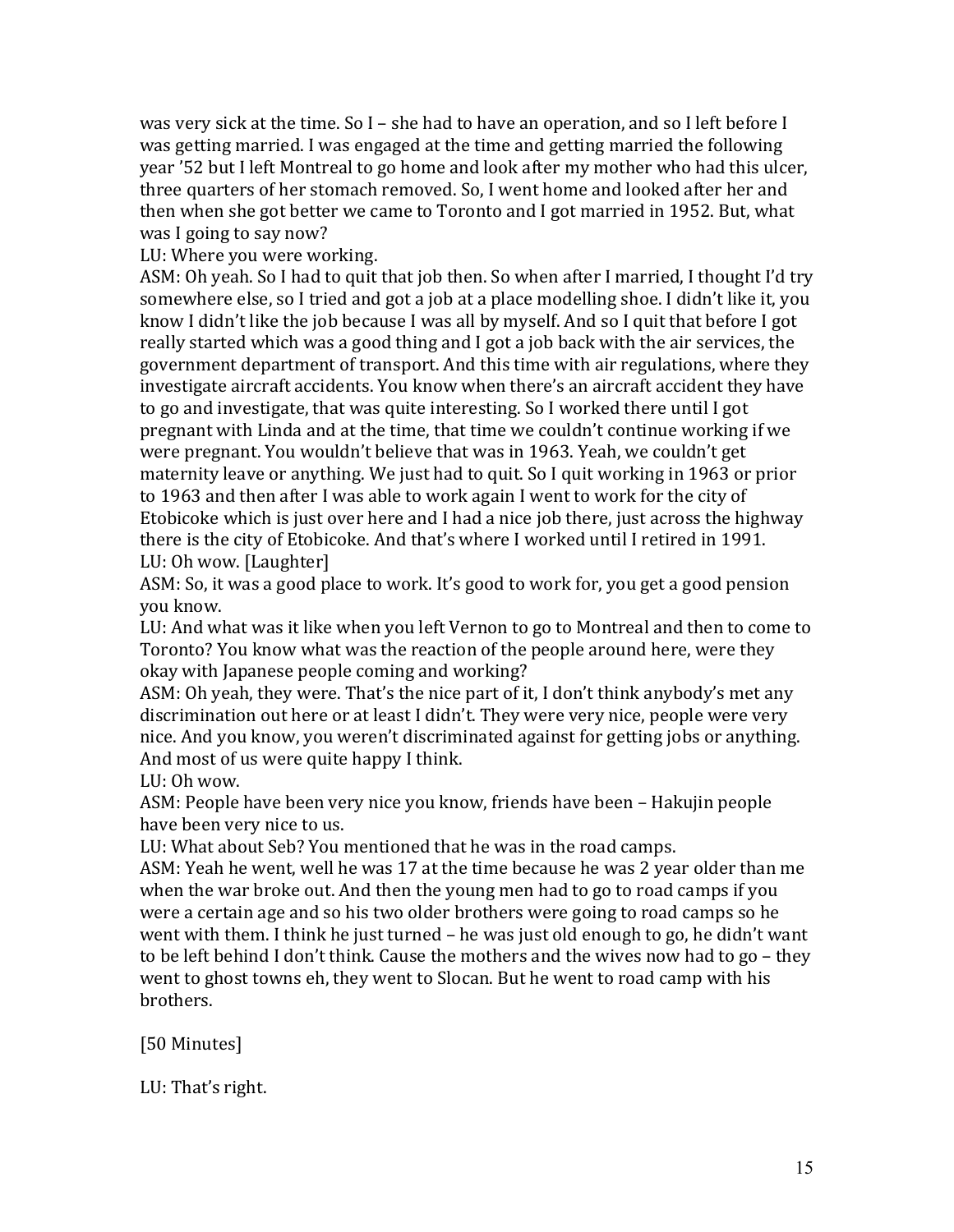ASM: So he went to Salsqua and uh Three Rivers and I forget the other place anyways. He went to road camp, that's where those pictures are taken.

LU: And where was he originally from?

ASM: Marpole.

LU: Marpole, oh yeah that's right.

ASM: Outside of Vancouver.

LU:  $Oh$  wow.

ASM: But yeah. Then after road camp he came to Vernon to work at a saw mill, and that's where I met him. My brother came home too and worked at Summercall and Lumby, BC. Well Lumby is only about 16 miles from Coldstream. So that's where some Japanese came to work, Japanese men came to work in the saw mill there for a few years. And then after that, like ah  $-1$  guess at the time Seb's family decided they should go to Alberta because it can stay together. So then he joined the family, went to Alberta and then from there went to Leamington and then to Toronto.

LU: So Seb had to work on the sugar beet farms?

ASM: Pardon?

LU: So Seb worked on the sugar beets?

ASM: Yeah, yes he did. Yeah they had a hard time. And they said it was such hard work you know. And cold back breaking work, you see they say sugar beets would be pilled up with dirt you know and they'd have to shake it off and it'd be so cold and you know. And then I don't know, must have been a horrible life because they'd wake up in the morning and the water would be frozen in the  $-$  because they just lived in shacks eh, in the sugar beet places. I don't think the houses were insulated very well. They'd wake and the water would be all frozen and I think they had a horrible life in those days.

LU: Oh my goodness. That's very tough.

ASM: Now how about your parents, where did they have to go?

LU: They went to Lemon Creek. Yeah.

ASM: Oh, Lemon Creek. And then from there?

LU: And then from there I believe. Well my, I don't know because my baachan's family. They, for some reason I want to say they went to the farms for a little while but I think that was down in Ontario. They left Lemon Creek and went to the farms in Ontario first and then came to Toronto. But she won't really talk about it. ASM: Oh well, you need to document their story.

LU: I know, I know! Well I did Jichaan's story and he was originally from Steveston and then they went to Lemon Creek and then he came out here and started working. So yeah, yeah.

ASM: Have you spoke to any people who've gone back to Japan?

LU: Only a couple. Yeah.

ASM: Have you been able to get them to talk?

LU: Kind of. Some of them are pretty hesitant about talking. But there's gonna be some going to be coming to the conference, so I'm looking forward to that. But um, yeah unfortunately it was really hard for them to go back to Japan and nobody wanted them there and everyone treated them poorly for coming home, so it wasn't very welcoming. So, they don't like to remember it.

ASM: Well talking about Lemon Creek. I think Kiyoshi Ito, have you heard of him?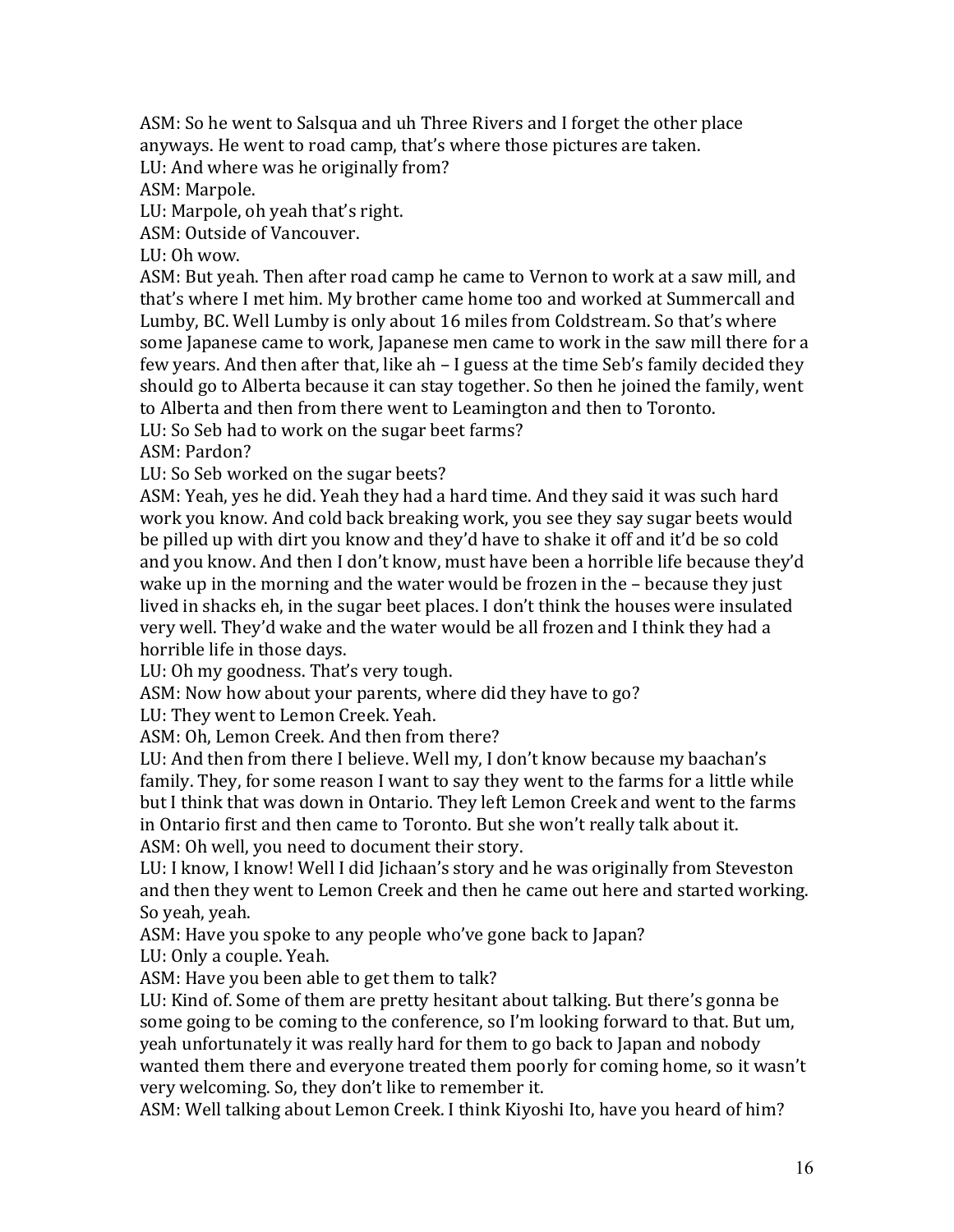LU:  $No.$ 

ASM: I think, well he went back to Japan and he married a nice girl and they've been friends of ours for all of these years. He would be one if he'd be willing to talk. LU: Oh we'll have to ask him.

ASM: Yeah, Kiyoshi Ito.

LU:  $Oh$  wow.

ASM: But I don't know. See some people are hesitant to talk, especially like my husband. Have you had trouble with some people?

LU: Yes, Yeah. It's about 50/50. Some people don't mind talking and some people do not want to talk. So, yeah.

ASM: I know.

LU: That's our biggest problem right now is that, you know all the younger generations like myself, the yonsei's and now there's gosei's around and they're starting to wonder. You know what their Japanese heritage is like, and yeah so it's hard for us to get the answers right now, so.

ASM: Yeah, that's why like a few – several years ago when I was still able to write. I wrote a story for the grandkids to look at.

 $LU:Oh.$ 

# [55 minutes]

ASM: This one, but Seb doesn't want – See I just want to leave a story for them and this maybe your parents can do too, something like this. That's Seb's on the- briefly. But don't bother reading it now because it will take up time. But he doesn't want me to, he says he doesn't want his name mentioned [laughs].

LU: Oh wow, see that's wonderful.

ASM: And then you know, it's just to leave something for our grandkids.

LU: Yeah, oh and then this is yours.

ASM: I basically did that for them. Cause they like - it's nice for them to have a history of your health, you know.

LU: Yeah, that's right. Especially when you're trying to look at family history too. Oh that's wonderful, your kids are lucky.

ASM: Anyway that's  $-$  yeah we  $-$  and when we worked for the airline we were lucky we were able to travel a lot, you know. Well when we went to Japan though, each time I think we paid a little bit so that we wouldn't get stuck there, we went on when there was a special package deal. And in Hawaii when we used to go to Hawaii only one time we got sort of stuck and had to go back to the hotel. So we – but we haven't been there for years. We used to go every year for a while.

LU: Wow.

ASM: We haven't been for years because now it's hard coming back. You know like, going it seems to be easy to get on but coming back we'd have trouble getting a flight. So now we - then the last few vears we started going to Vegas instead. But we paid on our own because one time we were going to Vegas and went on our pass, we were stuck at the airport the whole day.

LU: Oh no.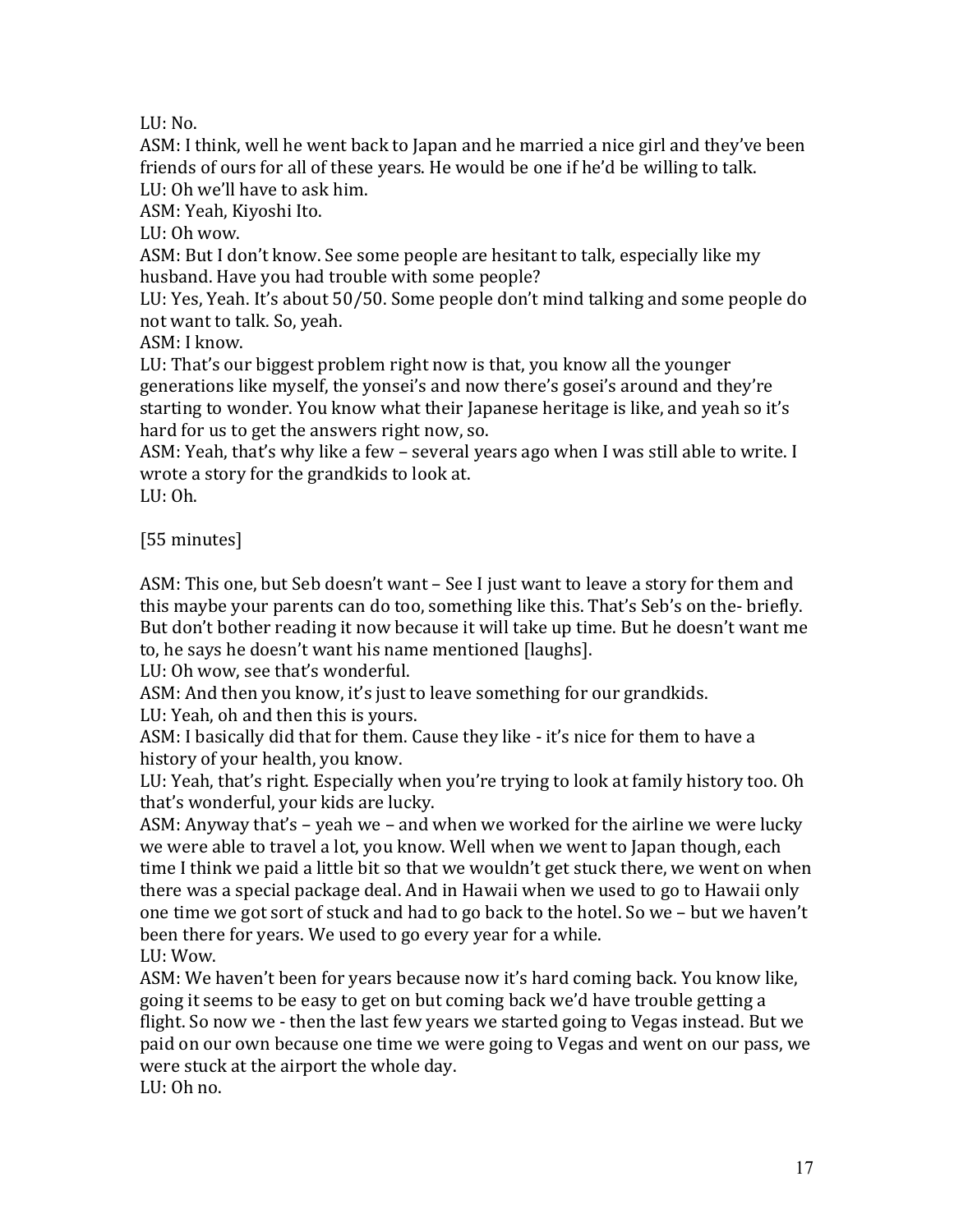ASM: You know, we go in the morning then they'd  $-$  you list yourself but then it would book up and then you'd have to wait. Finally we got there 8'o clock at night and we thought no, it's too – you know were too old to be doing this. So, the last few years that we went we would just pay our own way. Which is fine because it's not too expensive to go to Vegas if you go with a package deal you know. But the last couple of years we haven't gone.

LU: Oh wow. Did vou ever notice that there's lots of Japanese people in Hawaii? ASM: Oh yes. There are, yeah. Have you been to Hawaii?

LU: Yes, I went once. I went for school.

ASM: Yeah, it's beautiful. So many – it's almost as though you're in Japan I think, so many Japanese there.

LU: Yeah. I would walk around and people would think I was local and that I belonged there and they'd ask me for directions and I'm like I really don't know. ASM: Where did you stay, do you remember?

LU: We stayed on the main island. Or- yeah the main island. So, we were up on North Kohala which is the very northern tip of the big big island.

ASM: O'ahu? Of O'ahu?

LU: No Hawaii island.

ASM: Oh you went to the big island. Oh the big island, oh the big island. Oh you didn't go to Honolulu then?

LU: No, we did afterwards. Yep, we took a trip over only for five days I was there but. Spent the rest of the summer digging in the dirt for archaeology.

ASM: Oh is that what you took, in school?

LU: Yeah. veah.

ASM: Oh did you. So are you still into that at all, are you gonna pursue that.

LU: Well I don't know if I'll pursue archaeology going out and digging anymore but I'm still going to pursue the history as well, so veah.

ASM: Oh so, are you working now other than the center?

LU: No, Just at the center. Just going to pause that there while we talk about me. Just at the center is where I'm working now, so yeah.

ASM: Oh I see. Well that's good.

LU: Yeah that's what were doing and still going to school, going back and forth.

ASM: Were you hired just to do this project?

LU: Yes, yes that's right.

ASM: Oh, I see.

LU: So it's my full time job to collect as many interviews as possible and I believe you're my  $40<sup>th</sup>$  interview,  $39<sup>th</sup>$  or  $40<sup>th</sup>$  so far.

ASM: Oh is that right?

LU: Yeah, since May is when I started.

ASM: Well what was it, about 60, did you not collect about 60 or something.

LU: Yes, in total. There was 25 interviews completed before I started.

ASM: Oh okay, ah okay, I See.

LU: Yeah, so now were over 60.

ASM: And how do you find the interviews? Like most of them are people that went to ghost towns are they? Most of them.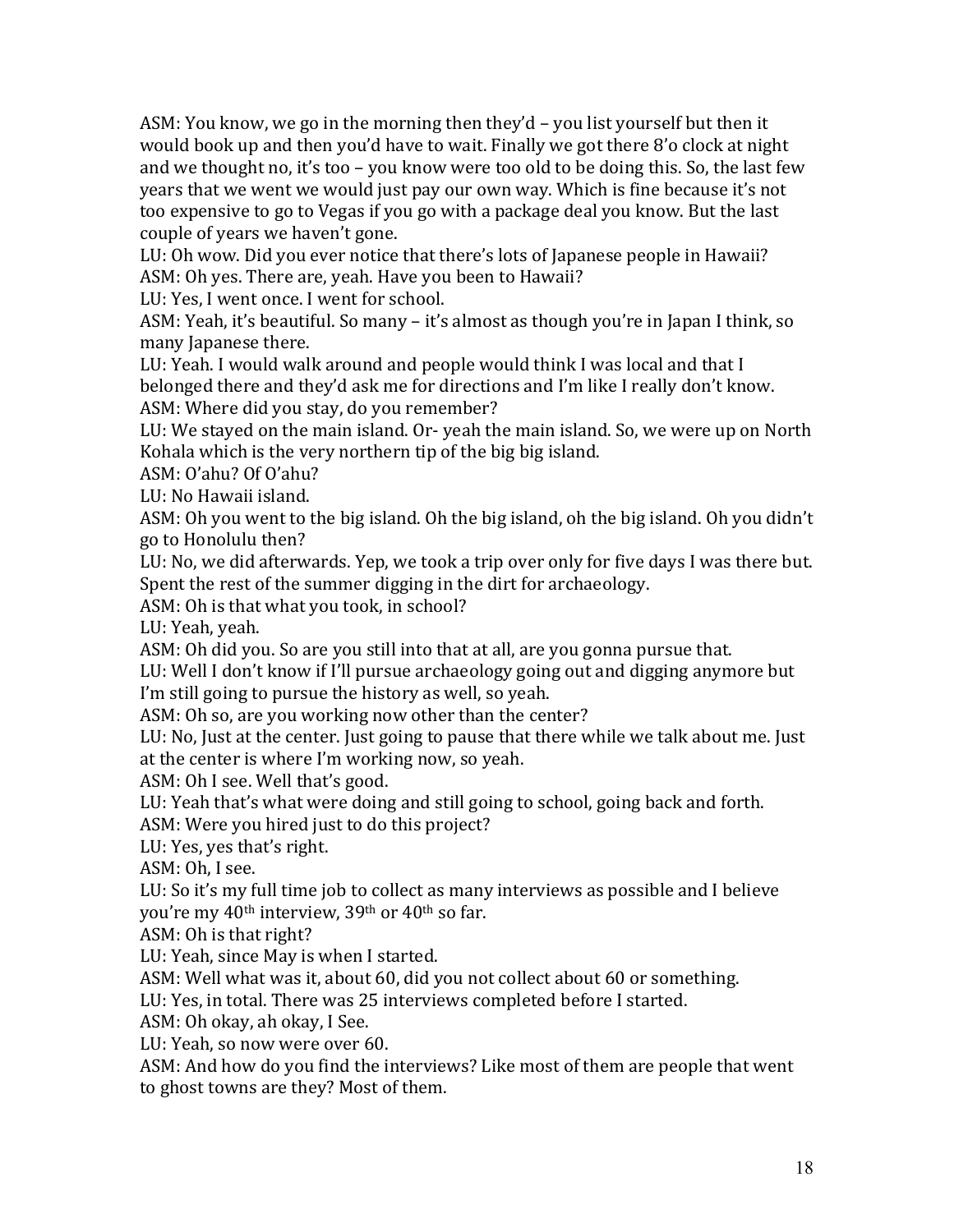LU: Yeah. It's hard to find stories that are different. Um, like each story is different on its own and everybody's memories are completely unique. Um, so you're always hearing something new that's for sure. But a lot of similar places like Tashme or Slocan City and it's hard to find the people who didn't have to go to the internment camps or that were out in Ontario during the war years.

[60 Minutes]

ASM: Have you spoke to any of them, anyone else?

LU: I know Ms. Sumi Uno, who is at um – she's part of Wynford Seniors. She was in Ontario in 1942 I believe.

ASM: Oh I see.

LU: So I've been trying to get a hold of her to do an interview and she's a busy lady, so. [Laughter] But other than that, nobody else.

ASM: Nobody else?

LU: No, no, And I have an interview with Setsuko Thurlow. She was a Hiroshima survivor.

ASM: Yes, yes.

LU: Yeah.

ASM: Oh well that's good. Where is she now?

LU: She's now in North York, North York, close to the center.

ASM: Oh, she'd be a good person to interview wouldn't she?

LU: Yeah, yeah. No that'd be interesting.

AMS: Oh, when do you see her?

LU: A couple weeks, in a couple of weeks. Yeah, she should have a really nice story. Well I don't know if it will be a nice story but an interesting story.

ASM: Yes, yes.

LU: Something different. It's hard to get a hold of people and to sit them down and ask them to spend an hour or two with me, so.

ASM: Yeah I know, it would be yeah.

LU: Um, was there anything else that you wanted to include with it or any other stories that you can remember?

ASM: No. Is there anything else you'd like to ask me?

LU: I can't think of anything. Oh, were you part of redress at all? Or what do you remember about redress?

ASM: Oh yes, I got my 25 - no 23 thousand each, something. Yes I got it. LU: Oh good.

ASM: Yes, that's how far- At first, I didn't like the idea of asking for that money but in the long run I guess we all benefitted you know.

LU: And how long have you been participating at the center for? And coming to the center?

ASM: Oh not that long, like we don't go very often. It's only Seb happened to notice that George was speaking and so he - you know, we went that day. But normally we don't go that often. But we will be going tomorrow and the following day.

LU: Oh I'll be there, you'll have to look for me. I'll be running around like a chicken with my head cut off I'm sure.